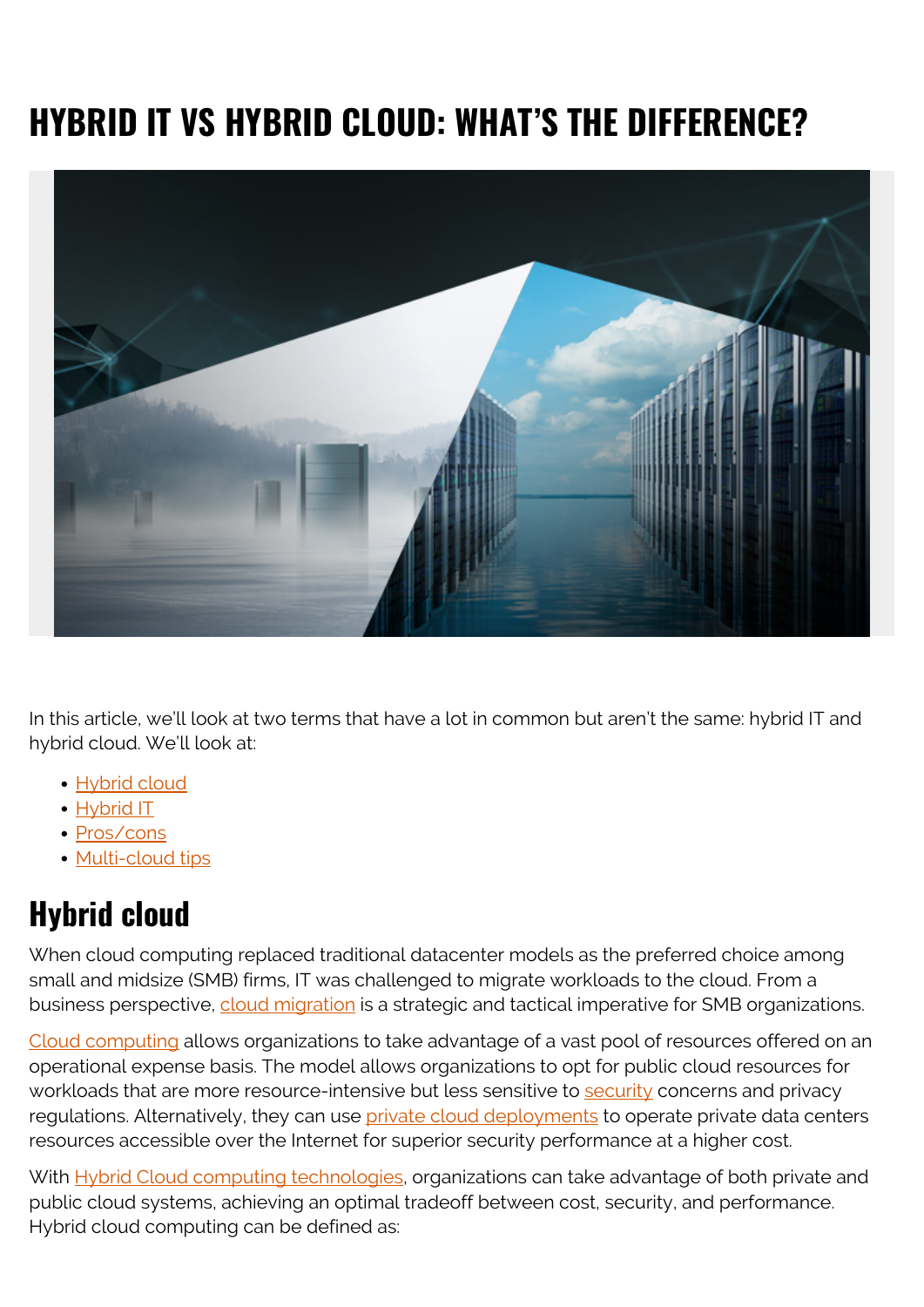A mix of computing resources orchestrated and delivered as a service from public and private cloud environments over the Internet.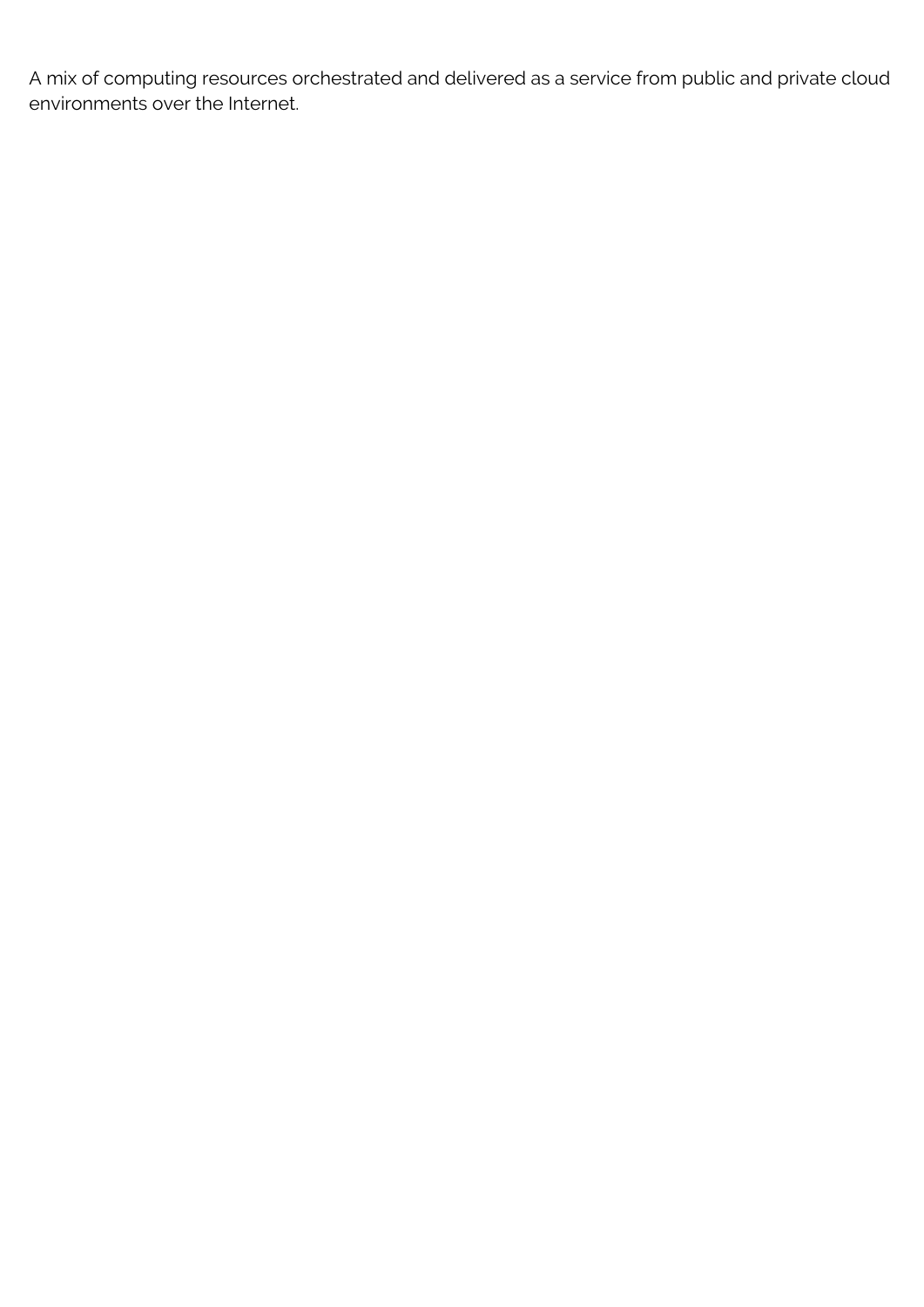# $8$  bmc

#### **Cloud Comparison**

Key benefits & drawbacks of cloud computing types

| ञ्जूड<br><b>Public Cloud</b>                  | <b>Private Cloud</b>            | <b>Hybrid Cloud</b>                                       |
|-----------------------------------------------|---------------------------------|-----------------------------------------------------------|
| No maintenance<br>costs                       | Dedicated, secure               | Policy-driven<br>deployment                               |
| High scalability,<br>flexibility              | <b>Regulation</b><br>compliant  | High scalability,<br>flexibility                          |
| <b>Reduced complexity</b>                     | Customizable                    | <b>Minimal security</b><br>risks                          |
| <b>Flexible pricing</b>                       | <b>High scalability</b>         | <b>Workload diversity</b><br>supports high<br>reliability |
| Agile for innovation                          | <b>Efficient</b>                | <b>Improved security</b>                                  |
| <b>Potential for high</b>                     | <b>Expensive with high</b>      | <b>Potential for high</b>                                 |
| <b>Decreased security</b><br>and availability | <b>Minimal mobile</b><br>access | Compatibility and<br>integration                          |
| <b>Minimal control</b>                        | Limiting<br>infrastructure      | <b>Added complexity</b>                                   |
| <b>Benefits</b><br><b>Drawbacks</b>           |                                 |                                                           |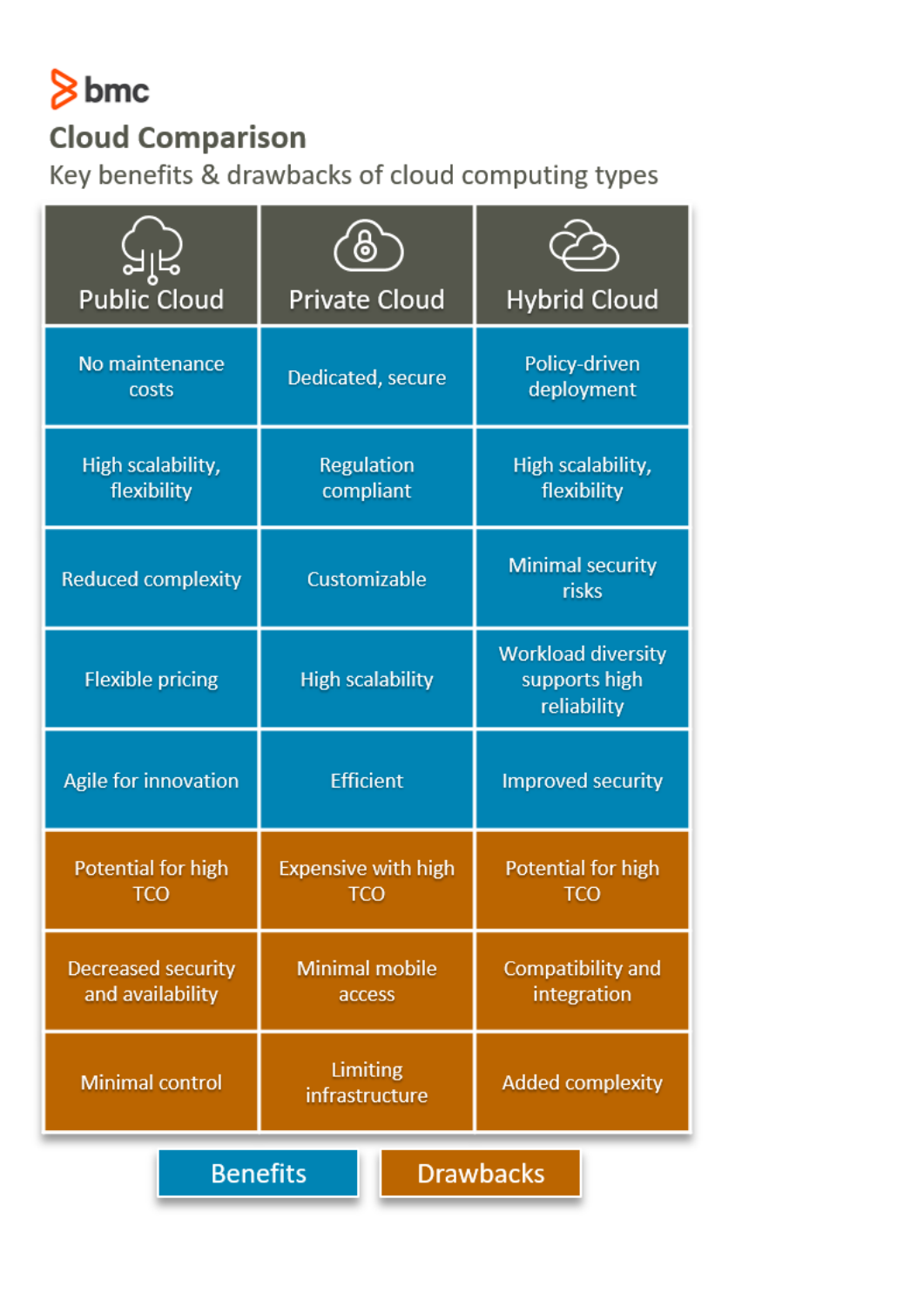# **Hybrid IT**

However, legacy software systems on in-house data center technologies cannot always migrate to the cloud without presenting an overwhelming technical and financial challenge. In such a case, organizations can run a mix of traditional IT systems, along with a variety of cloud computing deployments. Both systems are collectively managed for:

- Resource provisioning
- Scaling
- Cost
- Security
- Related aspects

Such a system of resources is referred to as [Hybrid IT,](https://blogs.bmc.com/blogs/hybrid-it/) and it takes care of issues such as security, compliance, interdependencies with legacy systems, and cost of workload migration, among others.

Hybrid IT blends cloud architecture flavors—public, private, hybrid—with in-house data centers in order to deliver data workloads, apps, and services across the hybrid infrastructure environments.



## **Hybrid cloud vs hybrid IT: Advantages of each**

Let's explore the comparable advantages of Hybrid IT and Hybrid Cloud in detail.

#### **Advantages of Hybrid IT infrastructures**

**Legacy systems can coexist**, especially when *[modernizing legacy IT](https://blogs.bmc.com/blogs/application-software-modernization/)* is challenging.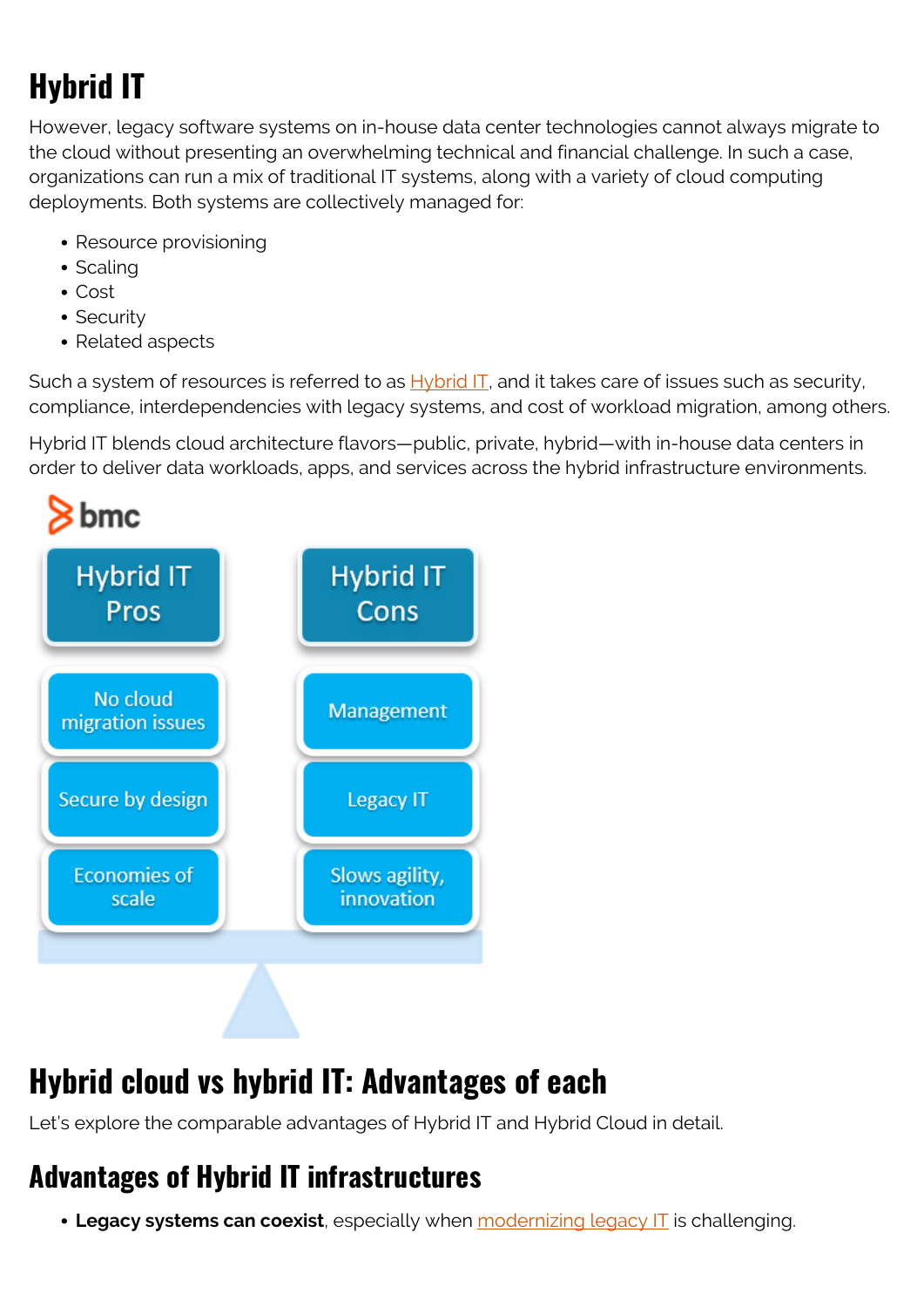- **Evolving IT environments can evolve gradually** instead of having to adopt disruptive cloud migration projects across the organization.
- **Higher value for money**, especially when the total cost of cloud ownership (cloud TCO) may be significantly higher in comparison with on-site data center technologies.
- **Safe and secure IT model** for operating mission-critical and sensitive workloads on-premise.

#### **Advantages of Hybrid Cloud environments**

- **Flexible, policy driven deployment.** Workloads can be moved across public and private cloud resources per changing organizational policy on security, cost, and other key decision criteria.
- **Balancing public and private cloud options** gives you the optimal tradeoff between cost, security, and performance.
- **Workload diversity supports [high reliability](https://blogs.bmc.com/blogs/reliability-vs-availability/).** Workloads sensitive to uptime performance can be moved to dedicated private cloud resources. Less sensitive workloads can continue to run on cheaper public cloud deployments.

## **Hybrid cloud vs IT: Limitations of each**

Both the Hybrid IT infrastructure and Hybrid Cloud environments have their limitations. Some of the comparable limitations include:

### **Limitations of Hybrid IT**

- **Legacy IT persists**, eventually running into software delivery performance bottleneck.
- **Hybrid IT requires additional resources internally** to [manage information security,](https://blogs.bmc.com/blogs/introduction-to-information-security-management-systems-isms/) access controls, backups, updates, and configurations on in-house data center environments.
- **Traditional IT moves slowly**, and the overall [pace of innovation](https://blogs.bmc.com/blogs/innovation-culture/) may be determined by the performance and improvements in software running on in-house data centers that cannot migrate to the cloud.
- **Optimizing Hybrid IT for security and performance is a challenge** without the right resources and talent on-board.

### **Limitations of Hybrid Cloud**

- **Managing costs of hybrid cloud are significantly higher** than public cloud environments. These also require organizations to follow a strict shared responsibility model with multiple vendors.
- **Cloud skills shortage** means that many SMB firms cannot take full advantage of their cloud migration initiatives.
- **Existing applications must be modernized** to work optimally in the hybrid cloud environment. This may require additional investments and updates to legacy software systems.

## **Thoughts on extending to Multi-Cloud**

In practice, the concept of Hybrid Cloud is further extended to multiple cloud services, collectively running a mix of private and public cloud deployments across multiple service vendors. The environments are managed collectively, and workloads can transition across the environments